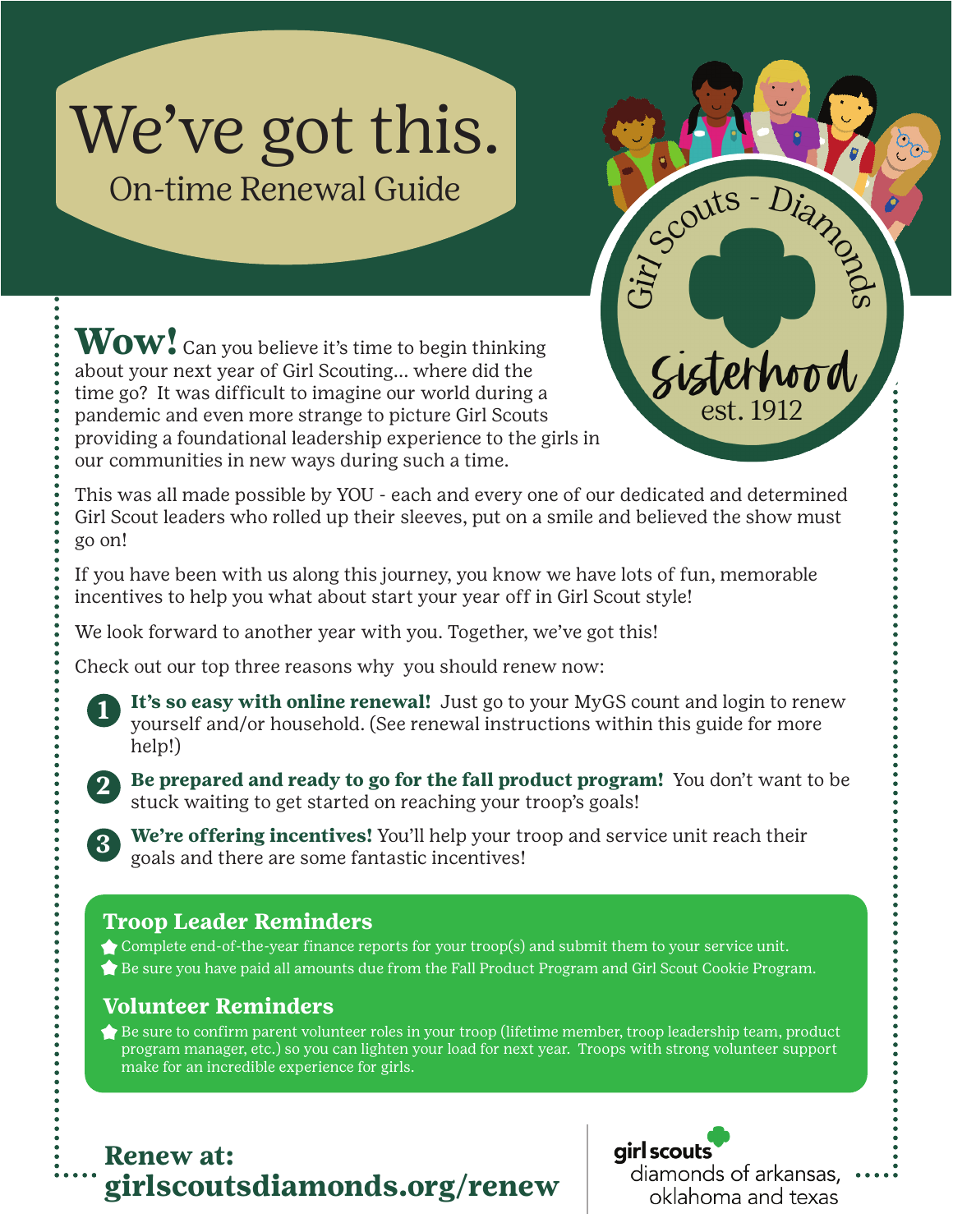## On-time Renewal Incentives for Troops and Leaders

**Why wait?** When you renew, you'll have the chance to win tons of prizes! Check out our incentive list for each week below!

**When will the drawings be held?** Drawings for incentives will be held weekly beginning June 13. Incentives will be awarded based on availability, with preference given in order of troops' and leaders' names being drawn.

Drawings will include all who renewed by 11:59pm the Saturday\* prior to the drawing. Winners will be contacted directly. Troops and leaders will remain in subsequent weekly drawings if they have not won an incentive. The earlier you renew, the more chances you'll have to win!

\*Entries for the final week will include those who register by Thursday, June 30 at 11:59pm.

### Troop Incentives

Week 1 | June 6-10 **Trefoil Pop-it** All girls renewing this week.

Week 2 | June 13-17 **Tie-Dye Jogger Set** All girls renewed this week will be put into the drawing for a Tie-Dye Jogger Set (2 sets available)

Week 3 | June 20-24 **Girl Scout Nail Decals** All girls renewed this week will receive Girl Scout nail decals

Week 4 | June 27-June 30 **Girl Scout Go Green Mini Backpack** All girls renewed will be put into a drawing for the Girl Scouts Go Green Mini Backpack (2 available)

### Troop Leader Incentives

Week 1 | June 6-10 **Girl Scout T-shirt** Troop Leaders with 80%+ renewed will be put into a drawing for a Girl Scout T-Shirt (12 t-shirts/2 per region)

Week 2 | June 13-17 **Adult Leader Vest + Pins** Troop Leaders with 85%+ renewed will be put into a drawing for adult leader vest + pins (4 sets)

Week 3 | June 20-24 **\$50 Massage Gift Card** Troop leaders with 90%+ renewal will be entered into a drawing for \$50 Massage Gift Card (6 available/1 per region)

Week 4 | June 27-30 **CEO Meet and Greet | CEO Patch Story First Glimpse** Troops with 95%+ renewed will be put into a drawing for an exclusive virtual meet and greet with CEO Dawn Prasifka to get the "First Glimpse" of the newest CEO Patch Story! (More details to

come when patch is finalized) (3 Troops selected)

# Incentive Guidelines

#### To be eligible for incentives:

- Incentives for all girls  $\blacklozenge$ will be for those who register within these week timeframes.
- Benchmark percentages are measured based on the number of active girls in troops/service units as of the Saturday prior to the drawing. Incentives based on renewal percentages for troops will include all troops that meet the percentage requirement.
- Winners will be contacted directly by end of business on Mondays.
- All incentives are subject to change based on availability.

# Drawing Dates

**Drawings will be held on the following days.**

> Monday, June 13 Monday, June 20 Monday, June 27 Friday, July 1